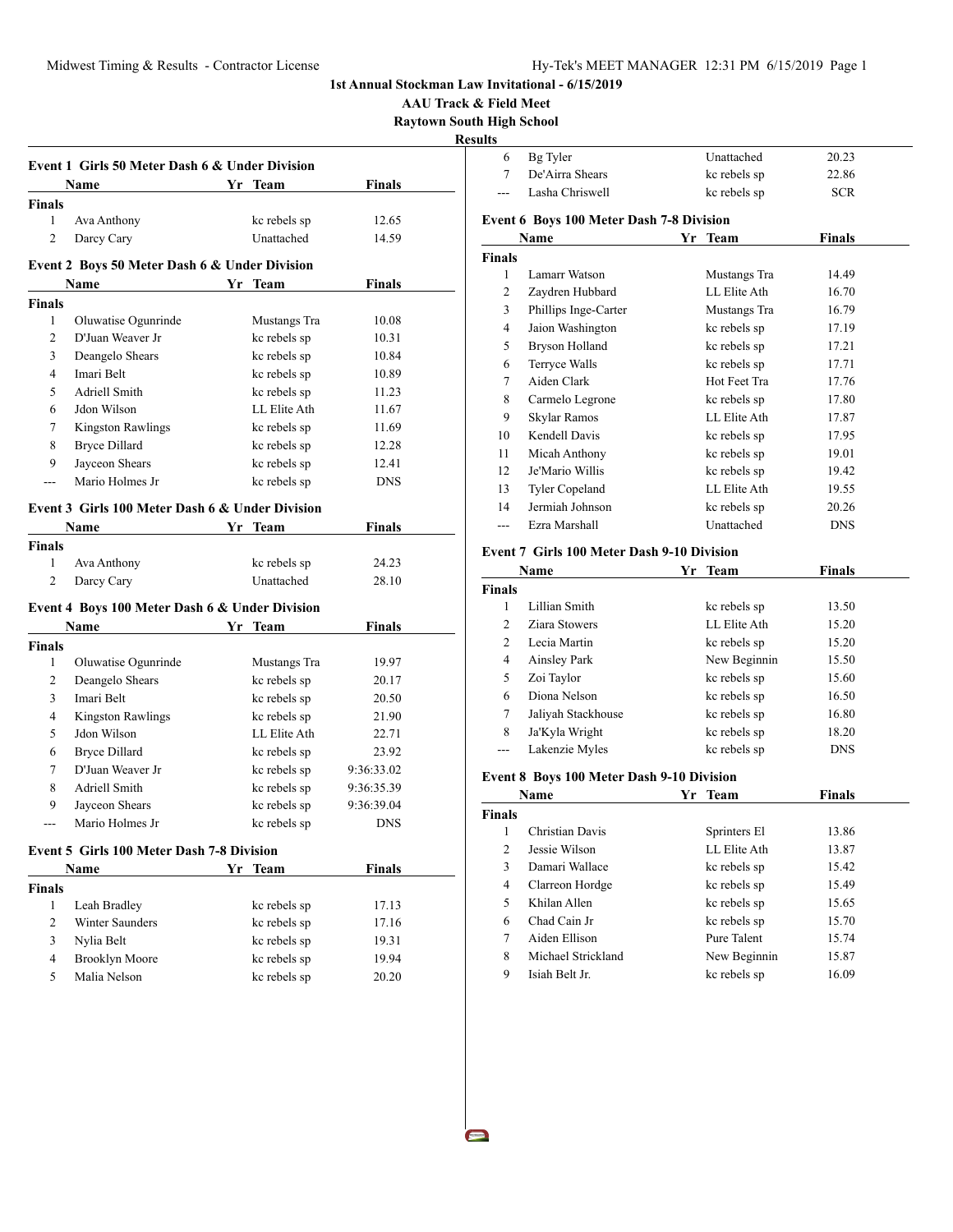**1st Annual Stockman Law Invitational - 6/15/2019 AAU Track & Field Meet Raytown South High School Results Finals ... (Event 8 Boys 100 Meter Dash 9-10 Division) Name Yr Team Finals** 10 Kelyn Kelly kc rebels sp 16.23 11 Rafael Ramos LL Elite Ath 16.30 12 Chris Webb Jr Mustangs Tra 16.96 13 Jayden Mays KC Ravens 17.19 **Event 9 Girls 100 Meter Dash 11-12 Division Name Vr** Team **Finals Finals** 1 Teonna Mcneal Sprinters El 13.81 2 Alexis Kinney kc rebels sp 14.20 3 Jada Botley kc rebels sp 14.41 4 Deaveonn Beasly kc rebels sp 14.56 5 Alauna Jenkins kc rebels sp 14.90 6 Ava Park New Beginnin 14.98 7 Briana Jimenez KC Storm Tra 15.68 8 Essence White kc rebels sp 15.82 9 Alex Erdman Unattached 15.85 10 Lasiyah Bradley kc rebels sp 16.49 11 Chloe Tyler Unattached 17.26 **Event 10 Boys 100 Meter Dash 11-12 Division Name Yr Team Finals Finals** 1 Zavion Brown kc rebels sp 13.82 2 Logan Mayfield New Beginnin 14.10 3 Ladaenian Luster kc rebels sp 14.78 4 Josiah Robinson kc rebels sp 14.81 5 Kayin Reeves Hot Feet Tra 15.22 6 Kevin Jackson Hot Feet Tra 15.61 7 Chase Watson kc rebels sp 15.81 8 Tyler Pompey kc rebels sp 15.90 **Event 11 Girls 100 Meter Dash 13-14 Division Name Yr Team Finals Finals** 1 Zaya Akins Sprinters El 12.16 2 Zy'Quiria Bronson LL Elite Ath 12.68 3 Jaurdin Mallory kc rebels sp 13.54 4 Rodjanae Williams Sprinters El 13.76 5 Destiny Phillips Sprinters El 13.99 6 Bria Davis Sprinters El 14.08 7 Jaela Nelson kc rebels sp 14.55 8 Zora Cutchlow Sprinters El 14.88 9 Diasia Joe LL Elite Ath 15.99 Bryana Stuart kc rebels sp DNS

## **Event 12 Boys 100 Meter Dash 13-14 Division Name Yr Team Finals Finals** 1 Jaloni Smith kc rebels sp 13.19 2 Isaiah Butler Unattached 13.26 3 Robert Ramos LL Elite Ath 13.27 4 Maurice Jackson kc rebels sp 14.24 5 Dairion Jackson Mustangs Tra 14.61 6 Kendall Venyard kc rebels sp 14.85 **Event 13 Girls 100 Meter Dash 15-16 Division Name Yr Team Finals Finals** 1 Dhakiya Blake LL Elite Ath 12.81 2 Jaymoni Williamson Sprinters El 13.49 3 Zaiylah Bronson LL Elite Ath 13.57 4 Sarah Perico KC Storm Tra 14.10 5 Chiarion Farley Sprinters El 14.50 **Event 14 Boys 100 Meter Dash 15-16 Division Name Yr Team Finals Finals** 1 Anthony Fuqua Jr kc rebels sp 11.89 2 Freddy Ersery Iii Unattached 12.01 3 Kelon Smith kc rebels sp 12.10 4 Dventa Ridley kc rebels sp 12.31 5 Marquis Monroe kc rebels sp 12.89 6 Raymond Casseus Mustangs Tra 13.16 **Event 23 Girls 200 Meter Dash 7-8 Division Name Yr Team Finals Finals** 1 Leah Bradley kc rebels sp  $36.51$ 2 Winter Saunders kc rebels sp 39.75 3 Nylia Belt kc rebels sp 42.83 4 Brooklyn Moore kc rebels sp 45.09 5 Malia Nelson kc rebels sp 46.27 Bg Tyler Unattached DNS

#### **Event 24 Boys 200 Meter Dash 7-8 Division**

|        | Name             | Yr Team      | <b>Finals</b> |  |
|--------|------------------|--------------|---------------|--|
| Finals |                  |              |               |  |
|        | Lamarr Watson    | Mustangs Tra | 33.17         |  |
|        | Zaydren Hubbard  | LL Elite Ath | 35.58         |  |
|        | Bryson Holland   | kc rebels sp | 35.87         |  |
| 4      | Aiden Clark      | Hot Feet Tra | 38.76         |  |
|        | Jaion Washington | kc rebels sp | 38.77         |  |

--- Lasha Chriswell kc rebels sp DNS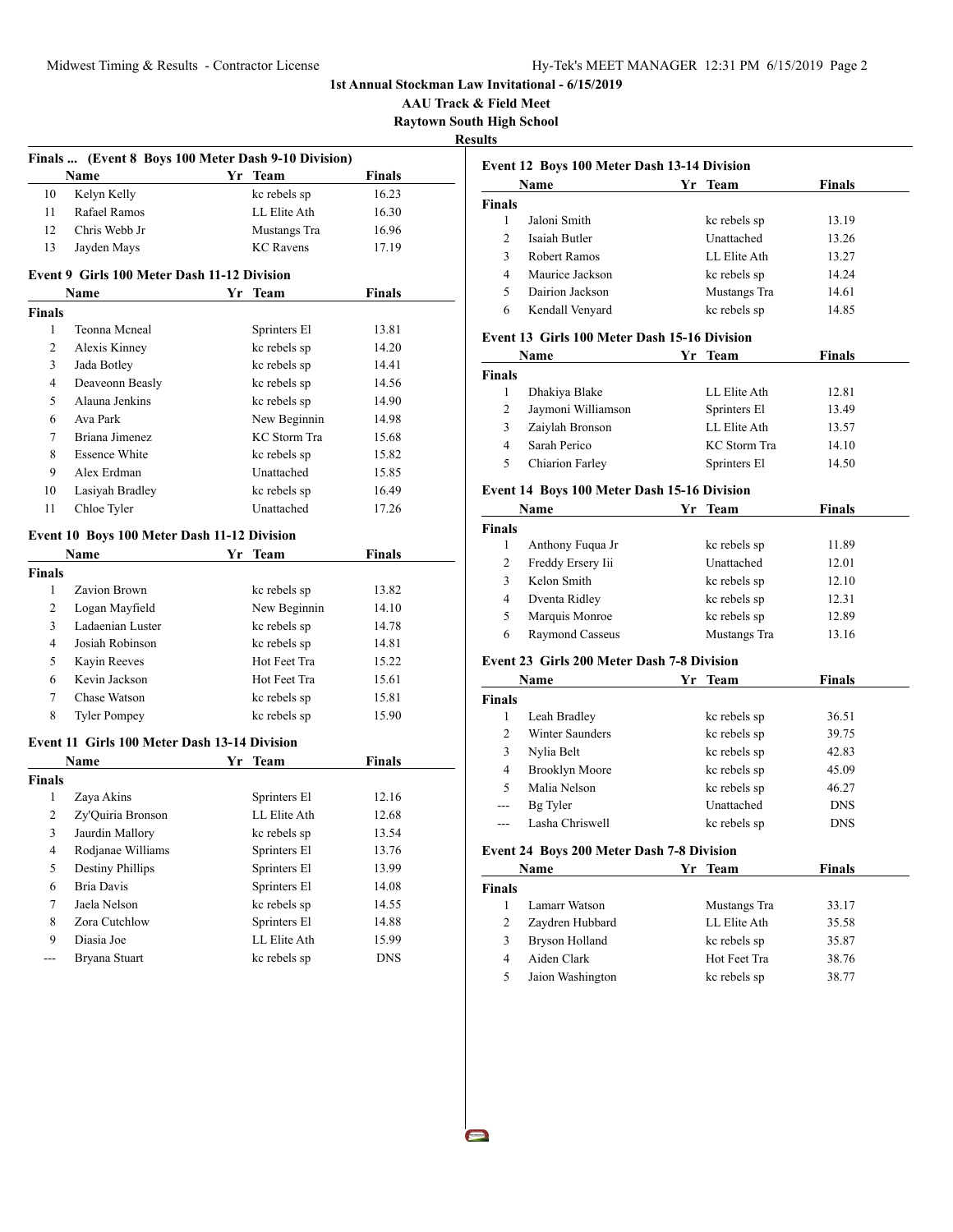**AAU Track & Field Meet Raytown South High School**

|--|

**Second** 

|     | Name                  | Yr Team           | <b>Finals</b> |
|-----|-----------------------|-------------------|---------------|
| 6   | Carmelo Legrone       | kc rebels sp      | 40.48         |
| 7   | Terryce Walls         | kc rebels sp      | 40.95         |
| 8   | Kendell Davis         | kc rebels sp      | 41.91         |
| 9   | Skylar Ramos          | LL Elite Ath      | 42.91         |
| 10  | <b>Tyler Copeland</b> | LL Elite Ath      | 45.12         |
| --- | Ezra Marshall         | Unattached        | <b>DNS</b>    |
| --- | Julius Marshall       | <b>Unattached</b> | <b>DNS</b>    |
| --- | Jermiah Johnson       | kc rebels sp      | <b>DNS</b>    |

### **Event 25 Girls 200 Meter Dash 9-10 Division**

| Name          |                    | Yr Team |              | <b>Finals</b> |  |
|---------------|--------------------|---------|--------------|---------------|--|
| <b>Finals</b> |                    |         |              |               |  |
| 1             | Lillian Smith      |         | kc rebels sp | 32.16         |  |
| 2             | Ainsley Park       |         | New Beginnin | 32.23         |  |
| 3             | Ziara Stowers      |         | LL Elite Ath | 32.39         |  |
| 4             | Zoi Taylor         |         | kc rebels sp | 32.64         |  |
| 5             | Lecia Martin       |         | kc rebels sp | 32.69         |  |
| 6             | Diona Nelson       |         | kc rebels sp | 36.40         |  |
| 7             | Millon Anthony     |         | kc rebels sp | 41.11         |  |
| 8             | Jaliyah Stackhouse |         | kc rebels sp | 42.96         |  |
|               | Lakenzie Myles     |         | kc rebels sp | <b>DNS</b>    |  |

#### **Event 26 Boys 200 Meter Dash 9-10 Division**

|        | <b>Name</b>        | Yr | <b>Team</b>      | <b>Finals</b> |  |
|--------|--------------------|----|------------------|---------------|--|
| Finals |                    |    |                  |               |  |
| 1      | Christian Davis    |    | Sprinters El     | 28.82         |  |
| 2      | Jessie Wilson      |    | LL Elite Ath     | 29.41         |  |
| 3      | Damari Wallace     |    | kc rebels sp     | 31.41         |  |
| 4      | Chad Cain Jr       |    | kc rebels sp     | 31.81         |  |
| 5      | Clarreon Hordge    |    | kc rebels sp     | 32.20         |  |
| 6      | Khilan Allen       |    | kc rebels sp     | 32.85         |  |
| 7      | Michael Strickland |    | New Beginnin     | 33.18         |  |
| 8      | Aiden Ellison      |    | Pure Talent      | 33.31         |  |
| 9      | Isiah Belt Jr.     |    | kc rebels sp     | 33.70         |  |
| 10     | Kelyn Kelly        |    | kc rebels sp     | 33.91         |  |
| 11     | Rafael Ramos       |    | LL Elite Ath     | 36.04         |  |
| 12     | Jayden Mays        |    | <b>KC</b> Ravens | 36.34         |  |
| 13     | Chris Webb Jr      |    | Mustangs Tra     | 36.99         |  |

#### **Event 27 Girls 200 Meter Dash 11-12 Division**

| Name          |                 | Yr Team      | <b>Finals</b> |  |
|---------------|-----------------|--------------|---------------|--|
| <b>Finals</b> |                 |              |               |  |
|               | Teonna Mcneal   | Sprinters El | 28.75         |  |
| 2             | Alexis Kinney   | kc rebels sp | 29.13         |  |
| 3             | Deaveonn Beasly | kc rebels sp | 30.06         |  |
| 4             | Jada Botley     | kc rebels sp | 30.61         |  |

| Alauna Jenkins       | kc rebels sp | 31.80      |  |
|----------------------|--------------|------------|--|
| Briana Jimenez       | KC Storm Tra | 33.10      |  |
| <b>Essence White</b> | kc rebels sp | 33.52      |  |
| Kelly Sauls          | kc rebels sp | 35.97      |  |
| Nyavah Belt          | kc rebels sp | 37.16      |  |
| Lasiyah Bradley      | kc rebels sp | <b>DNS</b> |  |

#### **Event 28 Boys 200 Meter Dash 11-12 Division**

|                | Name                | Yr Team      | <b>Finals</b> |
|----------------|---------------------|--------------|---------------|
| <b>Finals</b>  |                     |              |               |
|                | Zavion Brown        | kc rebels sp | 28.58         |
| $\mathfrak{D}$ | Josiah Robinson     | kc rebels sp | 30.88         |
| 3              | Ladaenian Luster    | kc rebels sp | 31.05         |
| 4              | Kayin Reeves        | Hot Feet Tra | 32.38         |
| 5              | Kevin Jackson       | Hot Feet Tra | 32.53         |
| 6              | <b>Tyler Pompey</b> | kc rebels sp | 32.93         |
|                | Chase Watson        | kc rebels sp | <b>DNS</b>    |

## **Event 29 Girls 200 Meter Dash 13-14 Division**

|               | Name              | Team<br>Yr   | <b>Finals</b> |  |
|---------------|-------------------|--------------|---------------|--|
| <b>Finals</b> |                   |              |               |  |
| 1             | Zy'Ouiria Bronson | LL Elite Ath | 26.13         |  |
| 2             | Cynea Butts       | Sprinters El | 28.20         |  |
| 3             | Rodianae Williams | Sprinters El | 28.98         |  |
| 4             | Jaurdin Mallory   | kc rebels sp | 29.75         |  |
| 5             | <b>Bria Davis</b> | Sprinters El | 29.92         |  |
| 6             | Destiny Phillips  | Sprinters El | 30.99         |  |
| 7             | Jaela Nelson      | kc rebels sp | 31.86         |  |
| 8             | Zora Cutchlow     | Sprinters El | 32.47         |  |
| 9             | Alyssa Campbell   | LL Elite Ath | 35.23         |  |
| ---           | Bryana Stuart     | kc rebels sp | <b>DNS</b>    |  |
|               | Zaya Akins        | Sprinters El | <b>DNS</b>    |  |
|               |                   |              |               |  |

## **Event 30 Boys 200 Meter Dash 13-14 Division**

|               | Name                                         | Team<br>Yr |                  | Finals     |  |
|---------------|----------------------------------------------|------------|------------------|------------|--|
| <b>Finals</b> |                                              |            |                  |            |  |
|               | Robert Ramos                                 |            | LL Elite Ath     | 27.45      |  |
| 2             | Jaloni Smith                                 |            | kc rebels sp     | 27.93      |  |
| 3             | Maurice Jackson                              |            | kc rebels sp     | 29.22      |  |
| 4             | Chase Jones                                  |            | <b>KC</b> Ravens | 30.32      |  |
| 5             | Dairion Jackson                              |            | Mustangs Tra     | 30.54      |  |
| 6             | Kendall Venyard                              |            | kc rebels sp     | 33.95      |  |
|               | Isaiah Butler                                |            | Unattached       | <b>DNS</b> |  |
|               | Event 31 Girls 200 Meter Dash 15-16 Division |            |                  |            |  |

|        | <b>Name</b>  | Yr Team      | <b>Finals</b> |  |
|--------|--------------|--------------|---------------|--|
| Finals |              |              |               |  |
|        | Wynter Ramos | LL Elite Ath | 25.53         |  |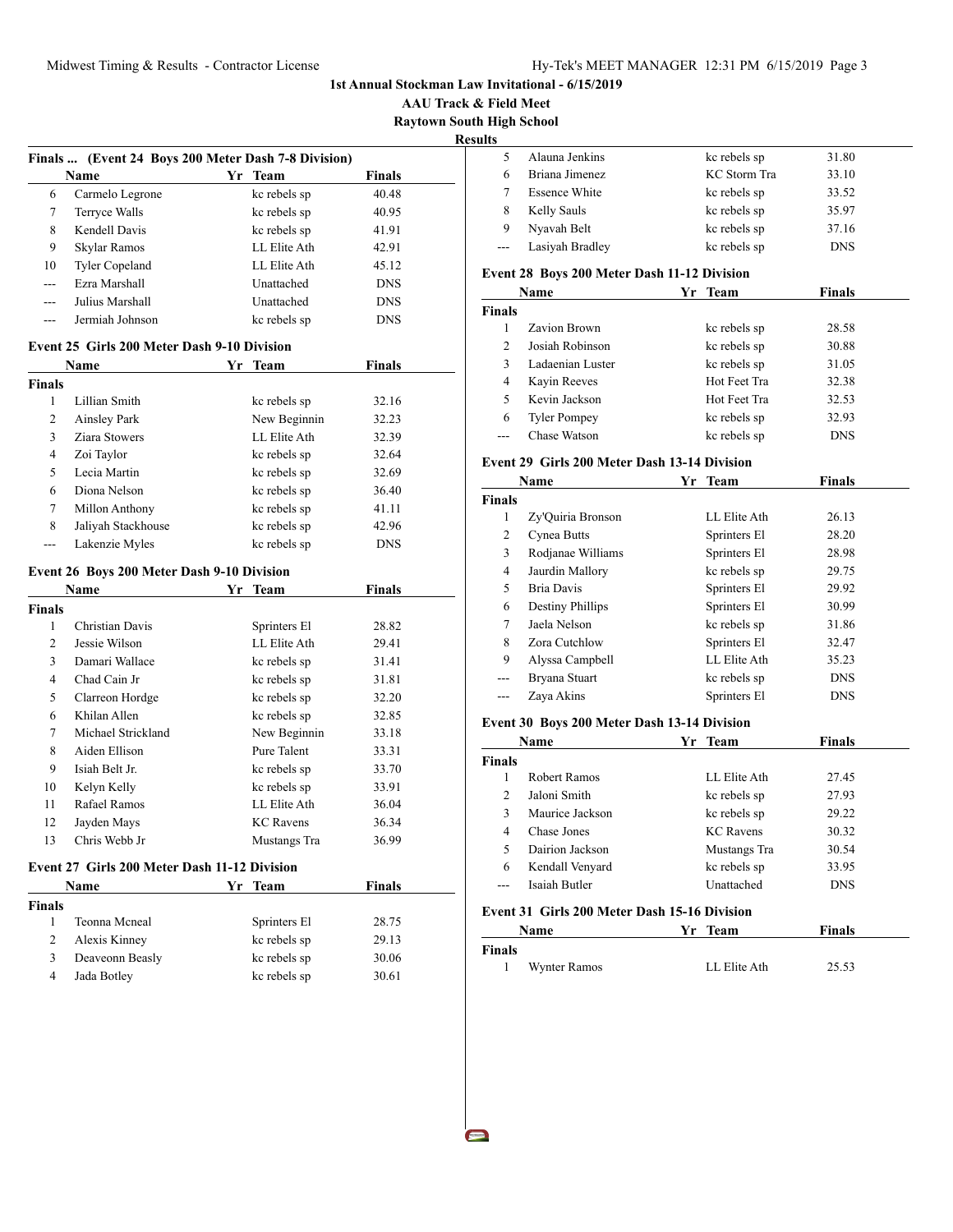**AAU Track & Field Meet Raytown South High School**

**Resul** 

 $\sim$ 

|                | Finals  (Event 31 Girls 200 Meter Dash 15-16 Division) |    |                     |               |
|----------------|--------------------------------------------------------|----|---------------------|---------------|
|                | Name                                                   |    | Yr Team             | Finals        |
| 2              | <b>Brooklyn Davis</b>                                  |    | Sprinters El        | 26.75         |
| 3              | Sarah Perico                                           |    | KC Storm Tra        | 28.96         |
| 4              | Chiarion Farley                                        |    | Sprinters El        | 30.73         |
| ---            | Jaymoni Williamson                                     |    | Sprinters El        | <b>DNS</b>    |
|                | Event 32 Boys 200 Meter Dash 15-16 Division            |    |                     |               |
|                | Name                                                   |    | Yr Team             | <b>Finals</b> |
| <b>Finals</b>  |                                                        |    |                     |               |
| 1              | Freddy Ersery Iii                                      |    | Unattached          | 24.38         |
| 2              | Anthony Fuqua Jr                                       |    | kc rebels sp        | 24.70         |
| 3              | Dventa Ridley                                          |    | kc rebels sp        | 24.89         |
| 4              | Kelon Smith                                            |    | kc rebels sp        | 25.64         |
| 5              | Marquis Monroe                                         |    | kc rebels sp        | 25.82         |
| 6              | Eric Butler                                            |    | Unattached          | 26.51         |
| 7              | Raymond Casseus                                        |    | Mustangs Tra        | 27.25         |
|                |                                                        |    |                     |               |
|                | <b>Event 34 Boys 200 Meter Dash 17-18 Division</b>     |    |                     |               |
|                | Name                                                   |    | Yr Team             | <b>Finals</b> |
| <b>Finals</b>  |                                                        |    |                     |               |
| 1              | David Holmes                                           |    | LL Elite Ath        | 23.34         |
|                | <b>Event 41 Girls 400 Meter Dash 7-8 Division</b>      |    |                     |               |
|                | Name                                                   |    | Yr Team             | Finals        |
| Finals         |                                                        |    |                     |               |
| 1              | <b>Brooklyn Moore</b>                                  |    | kc rebels sp        | 1:41.00       |
| $- - -$        | Lasha Chriswell                                        |    | kc rebels sp        | <b>SCR</b>    |
|                |                                                        |    |                     |               |
|                | Event 42 Boys 400 Meter Dash 7-8 Division              |    |                     |               |
|                | <b>Name</b>                                            | Yr | <b>Team</b>         | <b>Finals</b> |
| <b>Finals</b>  |                                                        |    |                     |               |
| 1              | Aiden Clark                                            |    | Hot Feet Tra        | 1:20.49       |
| 2              | Zaydren Hubbard                                        |    | LL Elite Ath        | 1:22.14       |
| 3              | Phillips Inge-Carter                                   |    | Mustangs Tra        | 1:26.73       |
| 4              | Skylar Ramos                                           |    | LL Elite Ath        | 1:34.09       |
| 5              | Carmelo Legrone                                        |    | kc rebels sp        | 1:38.29       |
| 6              | Tyler Copeland                                         |    | LL Elite Ath        | 1:44.02       |
| 7              | Nathanael Crews                                        |    | <b>Blue Thunder</b> | 1:56.15       |
| ---            | Yuva Bala                                              |    | Hot Feet Tra        | DNS           |
| ---            | Jaion Washington                                       |    | kc rebels sp        | <b>DNS</b>    |
| ---            | Jermiah Johnson                                        |    | kc rebels sp        | <b>DNS</b>    |
|                | Event 43 Girls 400 Meter Dash 9-10 Division            |    |                     |               |
|                | Name                                                   |    | Yr Team             | <b>Finals</b> |
| <b>Finals</b>  |                                                        |    |                     |               |
| 1              | Jaliyah Stackhouse                                     |    | kc rebels sp        | 1:40.00       |
| $\overline{2}$ | Adriana Crews                                          |    | <b>Blue Thunder</b> | 1:49.17       |
| 3              | Denee' Crews                                           |    | <b>Blue Thunder</b> | 1:49.80       |
|                |                                                        |    |                     |               |

|                               | <b>Event 44 Boys 400 Meter Dash 9-10 Division</b>   |    |                                     |                    |
|-------------------------------|-----------------------------------------------------|----|-------------------------------------|--------------------|
|                               | Name                                                |    | Yr Team                             | <b>Finals</b>      |
| <b>Finals</b>                 |                                                     |    |                                     |                    |
| 1                             | <b>Christian Davis</b>                              |    | Sprinters El                        | 1:05.62            |
| $\overline{2}$                | Rafael Ramos                                        |    | LL Elite Ath                        | 1:25.70            |
|                               | <b>Event 45 Girls 400 Meter Dash 11-12 Division</b> |    |                                     |                    |
|                               | Name                                                |    | Yr Team                             | <b>Finals</b>      |
| <b>Finals</b>                 |                                                     |    |                                     |                    |
| 1                             | Teonna Mcneal                                       |    | Sprinters El                        | 1:07.24            |
| $\overline{c}$                | Briana Jimenez                                      |    | <b>KC</b> Storm Tra                 | 1:22.57            |
| 3                             | Nyavah Belt                                         |    | kc rebels sp                        | 1:23.26            |
| 4                             | Kelly Sauls                                         |    | kc rebels sp                        | 1:23.78            |
| 5                             | Isabel Crews                                        |    | <b>Blue Thunder</b>                 | 1:41.11            |
|                               | Event 46 Boys 400 Meter Dash 11-12 Division         |    |                                     |                    |
|                               | Name                                                |    | Yr Team                             | <b>Finals</b>      |
| <b>Finals</b>                 |                                                     |    |                                     |                    |
| 1                             | Logan Mayfield                                      |    | New Beginnin                        | 1:06.20            |
| 2                             | Darius Norrington                                   |    | New Beginnin                        | 1:09.88            |
| 3                             | Jace Rawlings                                       |    | kc rebels sp                        | 1:10.33            |
| $\overline{4}$                | Kayin Reeves                                        |    | Hot Feet Tra                        | 1:12.20            |
| 5                             | Zay'vien Bronson                                    |    | LL Elite Ath                        | 1:14.44            |
| ---                           | Kevin Jackson                                       |    | Hot Feet Tra                        | <b>DNS</b>         |
|                               | <b>Event 47 Girls 400 Meter Dash 13-14 Division</b> |    |                                     |                    |
|                               | Name                                                |    | Yr Team                             | Finals             |
| <b>Finals</b>                 |                                                     |    |                                     |                    |
| $\mathbf{1}$                  | Zaya Akins                                          |    | Sprinters El                        | 57.16              |
| $\overline{c}$                | Zy'Quiria Bronson                                   |    | LL Elite Ath                        | 1:02.85            |
| 3                             | Alyssa Campbell                                     |    | LL Elite Ath                        | 1:24.32            |
|                               | <b>Event 48 Boys 400 Meter Dash 13-14 Division</b>  |    |                                     |                    |
|                               | Name                                                | Yr | <b>Team</b>                         | Finals             |
| <b>Finals</b>                 |                                                     |    |                                     |                    |
| $\mathbf{1}$                  | <b>Robert Ramos</b>                                 |    | LL Elite Ath                        | 1:01.20            |
| $\overline{c}$                | Chase Jones                                         |    | <b>KC</b> Ravens                    | 1:04.37            |
| 3                             | Dairion Jackson                                     |    | Mustangs Tra                        | 1:07.93            |
|                               | Event 49 Girls 400 Meter Dash 15-16 Division        |    |                                     |                    |
|                               | Name                                                |    | Yr Team                             | Finals             |
| <b>Finals</b>                 |                                                     |    |                                     |                    |
|                               | Kylie Moorehouse                                    |    | LL Elite Ath                        | 59.72              |
| $\mathbf{1}$                  |                                                     |    |                                     |                    |
| $\overline{2}$                | <b>Brooklyn Davis</b>                               |    | Sprinters El                        | 59.96              |
| 3<br>$\overline{\mathcal{L}}$ | Sarah Perico<br>Jaymoni Williamson                  |    | <b>KC</b> Storm Tra<br>Sprinters El | 1:04.87<br>1:06.80 |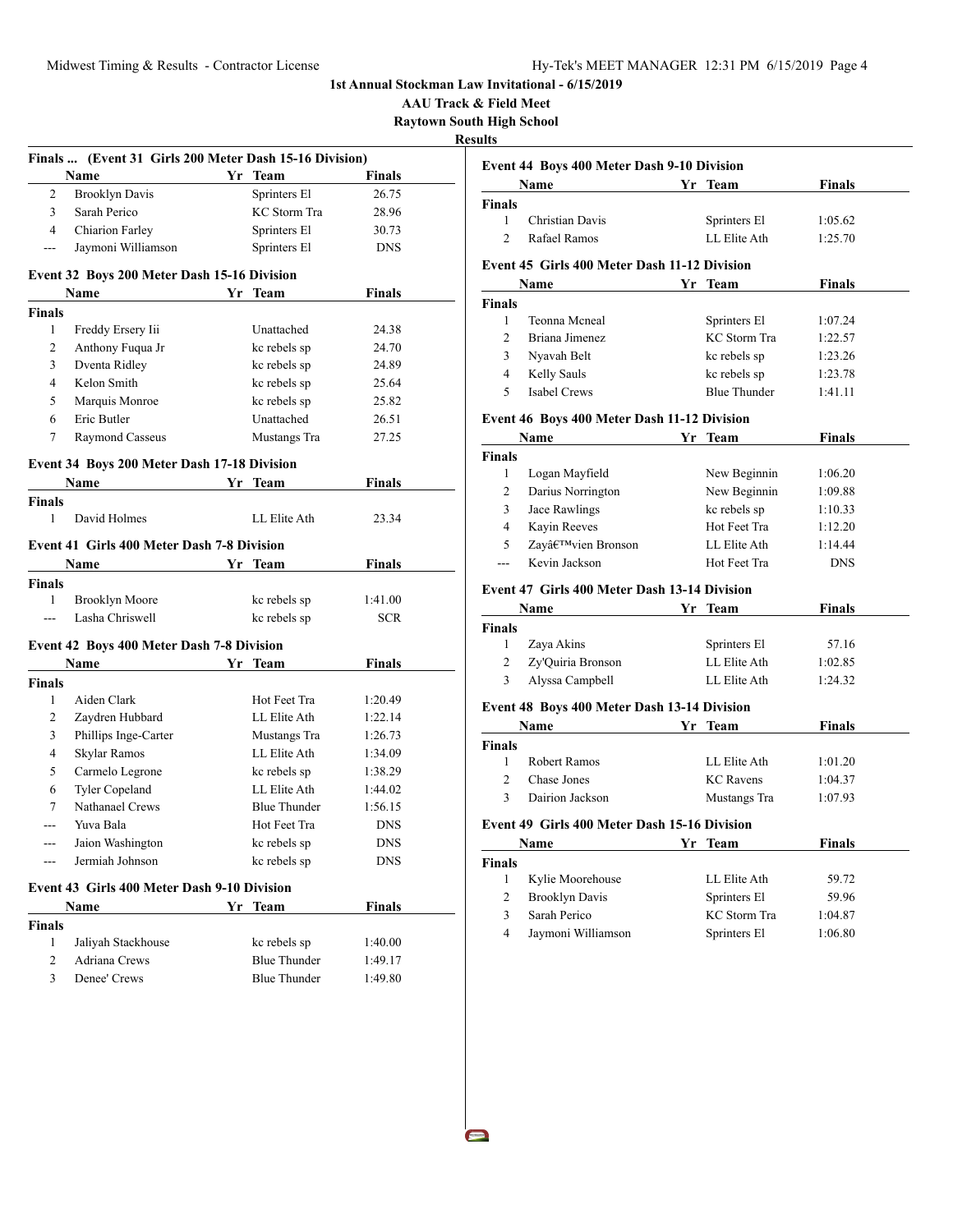**AAU Track & Field Meet**

**Raytown South High School**

**Results**

 $\blacksquare$ 

|                | Event 50 Boys 400 Meter Dash 15-16 Division        |                     |               |
|----------------|----------------------------------------------------|---------------------|---------------|
|                | <b>Name</b>                                        | Yr Team             | <b>Finals</b> |
| <b>Finals</b>  |                                                    |                     |               |
| 1              | Dventa Ridley                                      | kc rebels sp        | 55.77         |
| $\overline{2}$ | Kelon Smith                                        | kc rebels sp        | 58.40         |
| 3              | Raymond Casseus                                    | Mustangs Tra        | 1:02.37       |
|                | <b>Event 52 Boys 400 Meter Dash 17-18 Division</b> |                     |               |
|                | <b>Name</b>                                        | Yr Team             | Finals        |
| <b>Finals</b>  |                                                    |                     |               |
| $\mathbf{1}$   | David Holmes                                       | LL Elite Ath        | 50.05         |
|                | <b>Event 60 Boys 800 Meter Run 7-8 Division</b>    |                     |               |
|                | Name                                               | Yr Team             | Finals        |
| <b>Finals</b>  |                                                    |                     |               |
| $\mathbf{1}$   | Nathanael Crews                                    | <b>Blue Thunder</b> | 4:59.98       |
|                | <b>Event 61 Girls 800 Meter Run 9-10 Division</b>  |                     |               |
|                | <b>Name</b>                                        | Yr Team             | <b>Finals</b> |
| <b>Finals</b>  |                                                    |                     |               |
| $\mathbf{1}$   | Deandra Young                                      | Mustangs Tra        | 3:04.50       |
| $\overline{2}$ | Leandra Young                                      | Mustangs Tra        | 3:17.00       |
| 3              | Teandra Young                                      | Mustangs Tra        | 3:35.37       |
| $\overline{4}$ | Denee' Crews                                       | <b>Blue Thunder</b> | 4:15.76       |
| 5              | Adriana Crews                                      | <b>Blue Thunder</b> | 4:46.03       |
|                | Event 63 Girls 800 Meter Run 11-12 Division        |                     |               |
|                | Name                                               | Yr Team             | Finals        |
| <b>Finals</b>  |                                                    |                     |               |
| 1              | Ava Park                                           | New Beginnin        | 2:58.13       |
| $\mathfrak{D}$ | Chloe Tyler                                        | <b>Unattached</b>   | 3:17.01       |
| 3              | Isabel Crews                                       | <b>Blue Thunder</b> | 3:55.16       |
|                | Event 64 Boys 800 Meter Run 11-12 Division         |                     |               |
|                | Name                                               | Yr Team             | Finals        |
| <b>Finals</b>  |                                                    |                     |               |
| $\mathbf{1}$   | Darius Norrington                                  | New Beginnin        | 2:49.96       |
| 2              | Zay'vien Bronson                                   | LL Elite Ath        | 2:54.10       |
| 3              | Ajhylon Young                                      | Mustangs Tra        | 3:04.44       |
|                | Event 66 Boys 800 Meter Run 13-14 Division         |                     |               |
|                | <b>Name</b>                                        | Yr Team             | Finals        |
|                |                                                    |                     |               |

| <b>Event 70 Boys 800 Meter Run 17-18 Division</b>                                                                                                                                                                             |                     |               |  |
|-------------------------------------------------------------------------------------------------------------------------------------------------------------------------------------------------------------------------------|---------------------|---------------|--|
| Name Yr Team                                                                                                                                                                                                                  |                     | <b>Finals</b> |  |
| Finals                                                                                                                                                                                                                        |                     |               |  |
| $\mathbf{1}$<br>Davis Capps                                                                                                                                                                                                   | LL Elite Ath        | 2:08.40       |  |
| <b>Event 78 Boys 1500 Meter Run 7-8 Division</b>                                                                                                                                                                              |                     |               |  |
| Name Yr Team                                                                                                                                                                                                                  |                     | <b>Finals</b> |  |
| <b>Finals</b>                                                                                                                                                                                                                 |                     |               |  |
| $\mathbf{1}$<br>Nathanael Crews                                                                                                                                                                                               | <b>Blue Thunder</b> | 6:42.86       |  |
| <b>Event 79 Girls 1500 Meter Run 9-10 Division</b>                                                                                                                                                                            |                     |               |  |
| Name                                                                                                                                                                                                                          | Yr Team             | <b>Finals</b> |  |
| <b>Finals</b>                                                                                                                                                                                                                 |                     |               |  |
| $\mathbf{1}$<br>Deandra Young                                                                                                                                                                                                 | Mustangs Tra        | 6:02.58       |  |
| $\overline{2}$<br>Leandra Young                                                                                                                                                                                               | Mustangs Tra        | 6:36.34       |  |
| 3<br>Teandra Young                                                                                                                                                                                                            | Mustangs Tra        | 6:54.77       |  |
| $\overline{4}$<br>Denee' Crews                                                                                                                                                                                                | <b>Blue Thunder</b> | 8:12.63       |  |
| 5<br>Adriana Crews                                                                                                                                                                                                            | <b>Blue Thunder</b> | 8:26.56       |  |
| Event 81 Girls 1500 Meter Run 11-12 Division                                                                                                                                                                                  |                     |               |  |
| Name Yr Team                                                                                                                                                                                                                  |                     | <b>Finals</b> |  |
| Finals                                                                                                                                                                                                                        |                     |               |  |
| 1<br><b>Isabel Crews</b>                                                                                                                                                                                                      | <b>Blue Thunder</b> | 7:07.62       |  |
| Event 82 Boys 1500 Meter Run 11-12 Division                                                                                                                                                                                   |                     |               |  |
| Name and the same state of the state of the state of the state of the state of the state of the state of the state of the state of the state of the state of the state of the state of the state of the state of the state of | Yr Team             | <b>Finals</b> |  |
| <b>Finals</b>                                                                                                                                                                                                                 |                     |               |  |
| $\mathbf{1}$<br>Ajhylon Young                                                                                                                                                                                                 | Mustangs Tra        | 6:01.08       |  |
| Event 84 Boys 1500 Meter Run 13-14 Division                                                                                                                                                                                   |                     |               |  |
| <b>Example 18 Yr</b> Team<br>Name                                                                                                                                                                                             |                     | Finals        |  |
| Finals                                                                                                                                                                                                                        |                     |               |  |
| 1<br>Aidan Reading                                                                                                                                                                                                            | <b>Blue Thunder</b> | 6:09.34       |  |
| Event 96 Boys 3000 Meter Run 11-12 Division                                                                                                                                                                                   |                     |               |  |
|                                                                                                                                                                                                                               | Yr Team             | <b>Finals</b> |  |
| <b>Finals</b>                                                                                                                                                                                                                 |                     |               |  |
| $\mathbf{1}$<br>Ajhylon Young                                                                                                                                                                                                 | Mustangs Tra        | 14:28.35      |  |
| <b>Event 98 Boys 3000 Meter Run 13-14 Division</b>                                                                                                                                                                            |                     |               |  |
| <b>Name</b><br><b>Solution</b> Section 2 and Section 2 and 2 and 2 and 2 and 2 and 2 and 2 and 2 and 2 and 2 and 2 and 2 and 2 and 2                                                                                          |                     | <b>Finals</b> |  |
| <b>Finals</b>                                                                                                                                                                                                                 |                     |               |  |
| $\mathbf{1}$<br>Aidan Reading                                                                                                                                                                                                 | <b>Blue Thunder</b> | 14:35.56      |  |
| <b>Event 149 Girls Long Jump 7-8 Division</b>                                                                                                                                                                                 |                     |               |  |
|                                                                                                                                                                                                                               | Yr Team             | <b>Finals</b> |  |
| Name                                                                                                                                                                                                                          |                     |               |  |
| Finals                                                                                                                                                                                                                        |                     |               |  |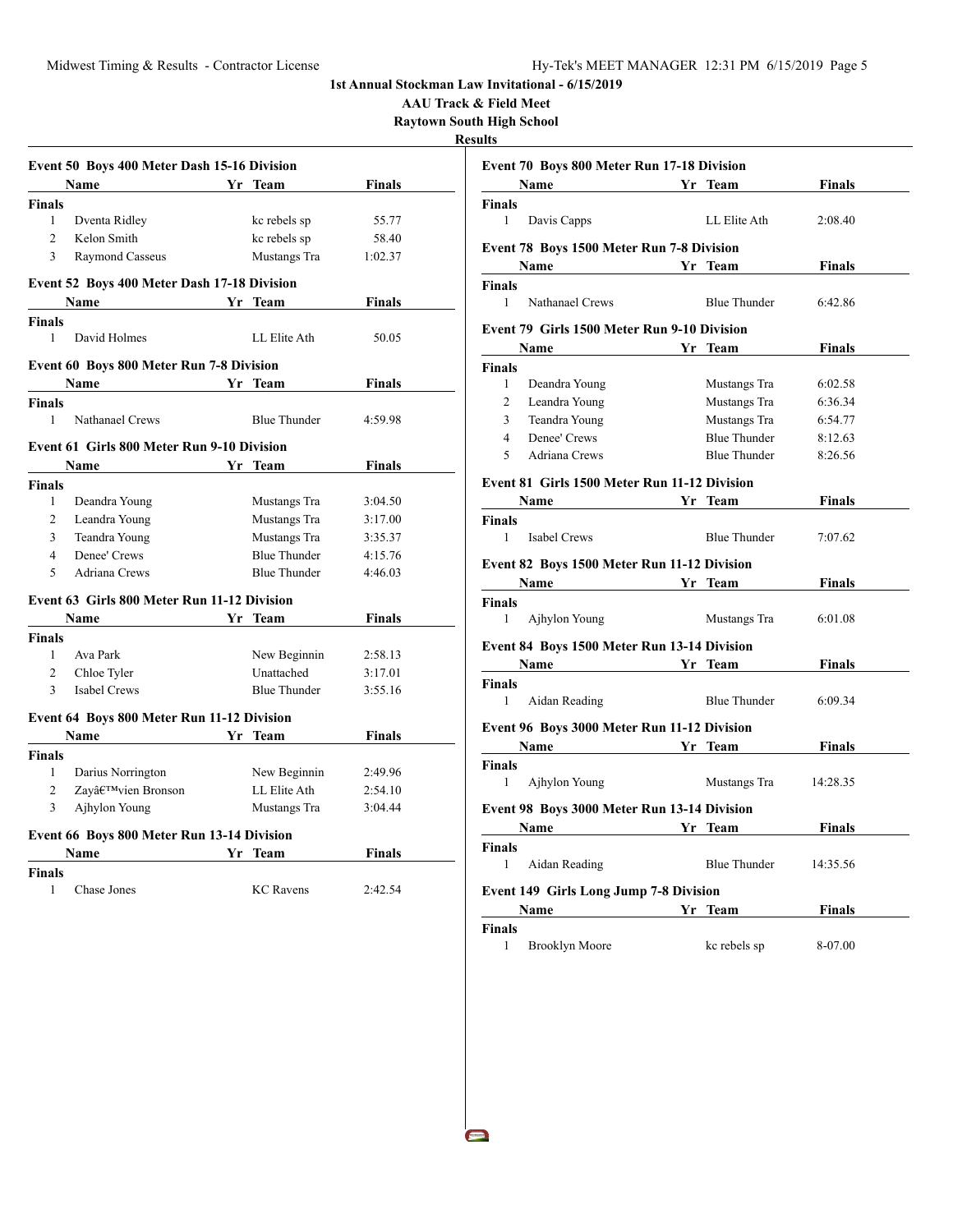**AAU Track & Field Meet Raytown South High School**

**Results**

|                | Finals  (Event 149 Girls Long Jump 7-8 Division) |    |                  |               |
|----------------|--------------------------------------------------|----|------------------|---------------|
|                | Name                                             |    | Yr Team          | <b>Finals</b> |
| 2              | Sawyer Cary                                      |    | Unattached       | 7-09.00       |
| 3              | Bg Tyler                                         |    | Unattached       | 7-02.00       |
|                | <b>Event 150 Boys Long Jump 7-8 Division</b>     |    |                  |               |
|                | Name                                             |    | Yr Team          | <b>Finals</b> |
| <b>Finals</b>  |                                                  |    |                  |               |
| 1              | Quayvon Porter                                   |    | Mustangs Tra     | 5-10.00       |
| $\overline{2}$ | Lamarr Watson                                    |    | Mustangs Tra     | 5-09.00       |
| 3              | Phillips Inge-Carter                             |    | Mustangs Tra     | 5-08.00       |
|                | <b>Event 151 Girls Long Jump 9-10 Division</b>   |    |                  |               |
|                | Name                                             |    | Yr Team          | Finals        |
| <b>Finals</b>  |                                                  |    |                  |               |
| 1              | Ziara Stowers                                    |    | LL Elite Ath     | 12-08.00      |
| 2              | Ainsley Park                                     |    | New Beginnin     | 12-04.00      |
| 3              | Teandra Young                                    |    | Mustangs Tra     | 8-10.00       |
| 4              | Millon Anthony                                   |    | kc rebels sp     | 8-08.00       |
| ---            | Jaliyah Stackhouse                               |    | kc rebels sp     | <b>DNS</b>    |
|                | <b>Event 152 Boys Long Jump 9-10 Division</b>    |    |                  |               |
|                | <b>Name</b>                                      |    | Yr Team          | Finals        |
| Finals         |                                                  |    |                  |               |
| 1              | Jessie Wilson                                    |    | LL Elite Ath     | 14-04.00      |
| $\overline{2}$ | Aiden Ellison                                    |    | Pure Talent      | 12-07.00      |
| 3              | Kaleb Thomas                                     |    | Mustangs Tra     | 10-06.00      |
| 4              | Jayden Mays                                      |    | <b>KC</b> Ravens | 7-09.00       |
|                | Event 153 Girls Long Jump 11-12 Division         |    |                  |               |
|                | Name                                             | Yr | Team             | Finals        |
| <b>Finals</b>  |                                                  |    |                  |               |
| 1              | Ava Park                                         |    | New Beginnin     | 13-10.00      |
| 2              | Nyavah Belt                                      |    | kc rebels sp     | 12-02.00      |
| 3              | Lasiyah Bradley                                  |    | kc rebels sp     | 11-11.00      |
| 4              | <b>Essence White</b>                             |    | kc rebels sp     | 11-09.00      |
| 5              | Alex Erdman                                      |    | Unattached       | J11-09.00     |
| 6              | Kelly Sauls                                      |    | kc rebels sp     | 11-05.00      |
| 7              | Chloe Tyler                                      |    | Unattached       | 11-01.00      |
|                | Event 154 Boys Long Jump 11-12 Division          |    |                  |               |
|                | <b>Name</b>                                      | Yr | <b>Team</b>      | <b>Finals</b> |
| <b>Finals</b>  |                                                  |    |                  |               |
| 1              | Zay'vien Bronson                                 |    | LL Elite Ath     | 13-06.00      |
| $\overline{c}$ | Jace Rawlings                                    |    | kc rebels sp     | 11-05.00      |
| 3              | Chase Watson                                     |    | kc rebels sp     | 11-01.00      |
| 4              | <b>Tyler Pompey</b>                              |    | kc rebels sp     | 9-11.00       |
|                |                                                  |    |                  |               |
|                |                                                  |    |                  |               |

|                | <b>Event 155 Girls Long Jump 13-14 Division</b>           |                  |               |
|----------------|-----------------------------------------------------------|------------------|---------------|
|                | Name                                                      | Yr Team          | Finals        |
| Finals         |                                                           |                  |               |
| 1              | Zy'Quiria Bronson                                         | LL Elite Ath     | 15-10.00      |
| $\overline{2}$ | Jaela Nelson                                              | kc rebels sp     | 11-04.00      |
|                | <b>Event 156 Boys Long Jump 13-14 Division</b>            |                  |               |
|                | <b>Name</b>                                               | Yr Team          | <b>Finals</b> |
| <b>Finals</b>  |                                                           |                  |               |
| $\mathbf{1}$   | Chase Jones                                               | <b>KC</b> Ravens | 18-09.00      |
| $\overline{c}$ | Isaiah Butler                                             | Unattached       | 16-09.00      |
| 3              | Dairion Jackson                                           | Mustangs Tra     | 15-03.00      |
| 4              | Jaloni Smith                                              | kc rebels sp     | 14-10.00      |
| 5              | Maurice Jackson                                           | kc rebels sp     | 13-05.00      |
| 6              | Kendall Venyard                                           | kc rebels sp     | 10-11.00      |
|                | <b>Event 158 Boys Long Jump 15-16 Division</b>            |                  |               |
|                | <b>Name</b>                                               | Yr Team          | <b>Finals</b> |
| <b>Finals</b>  |                                                           |                  |               |
| 1              | Kelon Smith                                               | kc rebels sp     | 20-09.50      |
| $\overline{c}$ | Anthony Fuqua Jr                                          | kc rebels sp     | 20-00.00      |
| 3              | Eric Butler                                               | Unattached       | 19-03.00      |
| 4              | Dventa Ridley                                             | kc rebels sp     | 18-06.00      |
| 5              | Marquis Monroe                                            | kc rebels sp     | 16-09.00      |
| 6              | Raymond Casseus                                           | Mustangs Tra     | 15-09.00      |
|                | Event 192 Boys Discus Throw 1.0 Kg 9-10 Division          |                  |               |
|                | Name                                                      | Yr Team          | Finals        |
| Finals         |                                                           |                  |               |
| 1              | Kaleb Thomas                                              | Mustangs Tra     | $33-01$       |
|                | Event 193 Girls Discus Throw 1.0 Kg 11-12 Division        |                  |               |
|                | Name                                                      | Yr Team          | <b>Finals</b> |
| <b>Finals</b>  |                                                           |                  |               |
| $\mathbf{1}$   | Isabella Morgan                                           | Pure Talent      | $43-03$       |
|                | Jordyn Holmes                                             | kc rebels sp     | <b>DNS</b>    |
|                |                                                           |                  |               |
|                | Event 194 Boys Discus Throw 1.0 Kg 11-12 Division<br>Name | Yr Team          | <b>Finals</b> |
| <b>Finals</b>  |                                                           |                  |               |
| 1              | <b>Russell Revels</b>                                     | <b>KC</b> Ravens | $62 - 00$     |
| $\overline{c}$ | Jayden Shaw                                               | kc rebels sp     | 61-01         |
| 3              | Mosetoluwa Ogunrinde                                      | Mustangs Tra     | 45-00.75      |
|                |                                                           |                  |               |
|                | Event 195 Girls Discus Throw 1.0 Kg 13-14 Division        |                  |               |
|                | Name                                                      | Yr Team          | Finals        |

| Finals |                 |              |       |  |
|--------|-----------------|--------------|-------|--|
|        | Alyssa Campbell | LL Elite Ath | 67-07 |  |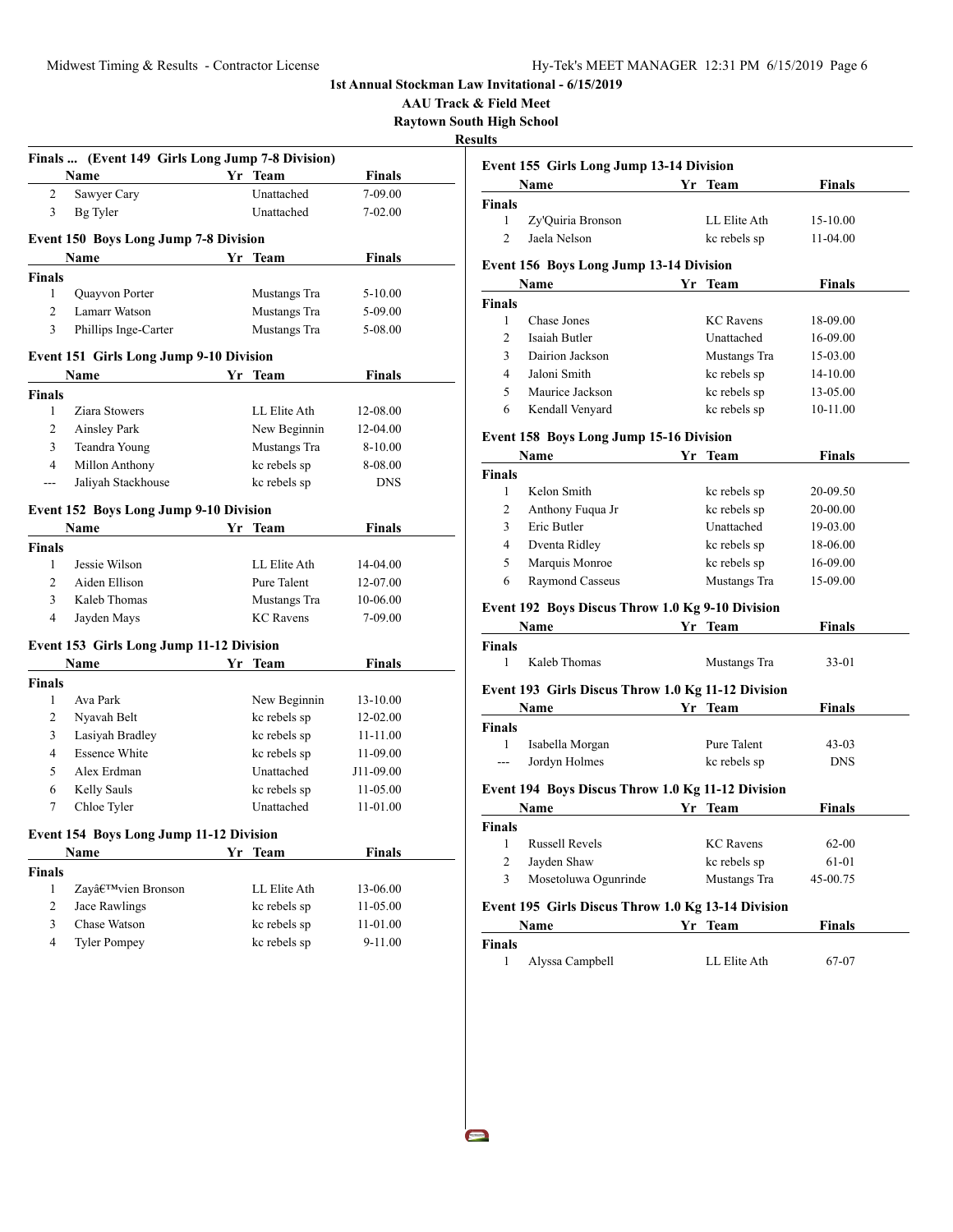**AAU Track & Field Meet**

**Raytown South High School Results**

|                | Finals  (Event 195 Girls Discus Throw 1.0 Kg 13-14 Division) |    |              |               |
|----------------|--------------------------------------------------------------|----|--------------|---------------|
|                | Name                                                         |    | Yr Team      | Finals        |
| 2              | Amiah Holland                                                |    | Unattached   | 63-07         |
| 3              | Raynija Casseus                                              |    | Mustangs Tra | $52 - 03$     |
| 4              | <b>Aarion Pickens</b>                                        |    | LL Elite Ath | 47-06         |
| ---            | Jaylen Newson                                                |    | kc rebels sp | <b>DNS</b>    |
|                | Event 197 Girls Discus Throw 1.0 Kg 15-16 Division           |    |              |               |
|                | Name                                                         |    | Yr Team      | Finals        |
| <b>Finals</b>  |                                                              |    |              |               |
| 1              | Precious Young                                               |    | Mustangs Tra | 83-00.50      |
| 2              | Shelby Lingle                                                |    | Unattached   | 61-00         |
|                | Event 199 Girls Discus Throw 1.0 Kg 17-18 Division           |    |              |               |
|                | Name                                                         |    | Yr Team      | Finals        |
| Finals         |                                                              |    |              |               |
| 1              | Angelina Butler                                              |    | Unattached   | 113-02        |
|                | Event 200 Boys Discus Throw 1.0 Kg 17-18 Division            |    |              |               |
|                | Name Yr Team                                                 |    |              | <b>Finals</b> |
| Finals         |                                                              |    |              |               |
| 1              | Jeremy Williams                                              |    | Unattached   | 123-11        |
| $\overline{c}$ | Daniel Mcneal                                                |    | Unattached   | 107-04        |
|                | Event 205 Girls Shot Put 4 lbs 6 & Under Division            |    |              |               |
|                | <b>Name</b>                                                  | Yr | <b>Team</b>  | Finals        |
| Finals         |                                                              |    |              |               |
| 1              | Ava Anthony                                                  |    | kc rebels sp | 5-01.00       |
|                | <b>Event 207 Girls Shot Put 6 lbs 7-8 Division</b>           |    |              |               |
|                | Name                                                         | Yr | Team         | <b>Finals</b> |
| Finals         |                                                              |    |              |               |
| 1              | De'Airra Shears                                              |    | kc rebels sp | 14-06.00      |
| 2              | Sawyer Cary                                                  |    | Unattached   | 10-07.00      |
|                | <b>Event 208 Boys Shot Put 6 lbs 7-8 Division</b>            |    |              |               |
|                | Name                                                         |    | Yr Team      | Finals        |
| <b>Finals</b>  |                                                              |    |              |               |
| 1              | Micah Anthony                                                |    | kc rebels sp | 18-05.00      |
| 2              | Quayvon Porter                                               |    | Mustangs Tra | 16-05.50      |
| 3              | Je'Mario Willis                                              |    | kc rebels sp | 13-05.50      |
|                |                                                              |    |              |               |
|                | <b>Event 209 Girls Shot Put 6 lbs 9-10 Division</b>          |    |              |               |
|                | Name                                                         | Yr | Team         | Finals        |
| <b>Finals</b>  |                                                              |    |              |               |
| 1              | Ja'Kyla Wright                                               |    | kc rebels sp | 18-10.00      |
| 2              | Leandra Young                                                |    | Mustangs Tra | 13-08.00      |
| 3              | Millon Anthony                                               |    | kc rebels sp | 11-08.00      |
| ---            | Lakenzie Myles                                               |    | kc rebels sp | <b>DNS</b>    |
|                |                                                              |    |              |               |

|                | <b>Event 210 Boys Shot Put 6 lbs 9-10 Division</b>   |    |                     |               |
|----------------|------------------------------------------------------|----|---------------------|---------------|
|                | Name                                                 |    | Yr Team             | Finals        |
| <b>Finals</b>  |                                                      |    |                     |               |
| $\mathbf{1}$   | Kaleb Thomas                                         |    | Mustangs Tra        | 23-04.00      |
| $\overline{2}$ | Chris Webb Jr                                        |    | Mustangs Tra        | 17-09.00      |
| ---            | Keylan Lue                                           |    | kc rebels sp        | <b>DNS</b>    |
|                | Event 212 Boys Shot Put 6 lbs 11-12 Division         |    |                     |               |
|                | <b>Name</b>                                          |    | Yr Team             | <b>Finals</b> |
| <b>Finals</b>  |                                                      |    |                     |               |
| 1              | <b>Russell Revels</b>                                |    | <b>KC</b> Ravens    | 27-00.50      |
| $\overline{c}$ | Jayden Shaw                                          |    | kc rebels sp        | 26-00.00      |
| 3              | Mosetoluwa Ogunrinde                                 |    | Mustangs Tra        | 21-07.00      |
|                | Event 213 Girls Shot Put 6 lbs 13-14 Division        |    |                     |               |
|                | Name                                                 | Yr | <b>Team</b>         | Finals        |
| <b>Finals</b>  |                                                      |    |                     |               |
| 1              | Jaylen Newson                                        |    | kc rebels sp        | 32-01.00      |
| $\overline{2}$ | Alyssa Campbell                                      |    | LL Elite Ath        | 30-01.00      |
| $\overline{3}$ | Amiah Holland                                        |    | Unattached          | 28-03.00      |
| $\overline{4}$ | Raynija Casseus                                      |    | Mustangs Tra        | 27-11.00      |
| 5              | Diasia Joe                                           |    | LL Elite Ath        | 16-07.00      |
| $\sim$         | Aarion Pickens                                       |    | LL Elite Ath        | <b>DNS</b>    |
|                | Event 215 Girls Shot Put 6 lbs 15-16 Division        |    |                     |               |
|                | Name                                                 |    | Yr Team             | <b>Finals</b> |
| <b>Finals</b>  |                                                      |    |                     |               |
| $\mathbf{1}$   | Sarah Perico                                         |    | <b>KC</b> Storm Tra | 27-10.00      |
| $\overline{c}$ | Precious Young                                       |    | Mustangs Tra        | 27-06.00      |
| 3              | Shelby Lingle                                        |    | Unattached          | 22-08.00      |
|                | Event 216 Boys Shot Put 4 kg 15-16 Division          |    |                     |               |
|                | <b>Name</b>                                          |    | Yr Team             | <b>Finals</b> |
| <b>Finals</b>  |                                                      |    |                     |               |
| 1              | Eric Butler                                          |    | Unattached          | 39-06.00      |
|                | <b>Event 217 Girls Shot Put 6 lbs 17-18 Division</b> |    |                     |               |
|                | <b>Name</b>                                          |    | Yr Team             | Finals        |
| <b>Finals</b>  |                                                      |    |                     |               |
| $\mathbf{1}$   | Angelina Butler                                      |    | Unattached          | 35-08.00      |
|                | Event 218 Boys Shot Put 4 kg 17-18 Division          |    |                     |               |
|                | Name                                                 |    | Yr Team             | Finals        |
| <b>Finals</b>  |                                                      |    |                     |               |
| 1              | Jeremy Williams                                      |    | Unattached          | 45-09.00      |
| $\overline{c}$ | Daniel Mcneal                                        |    | Unattached          | 43-11.00      |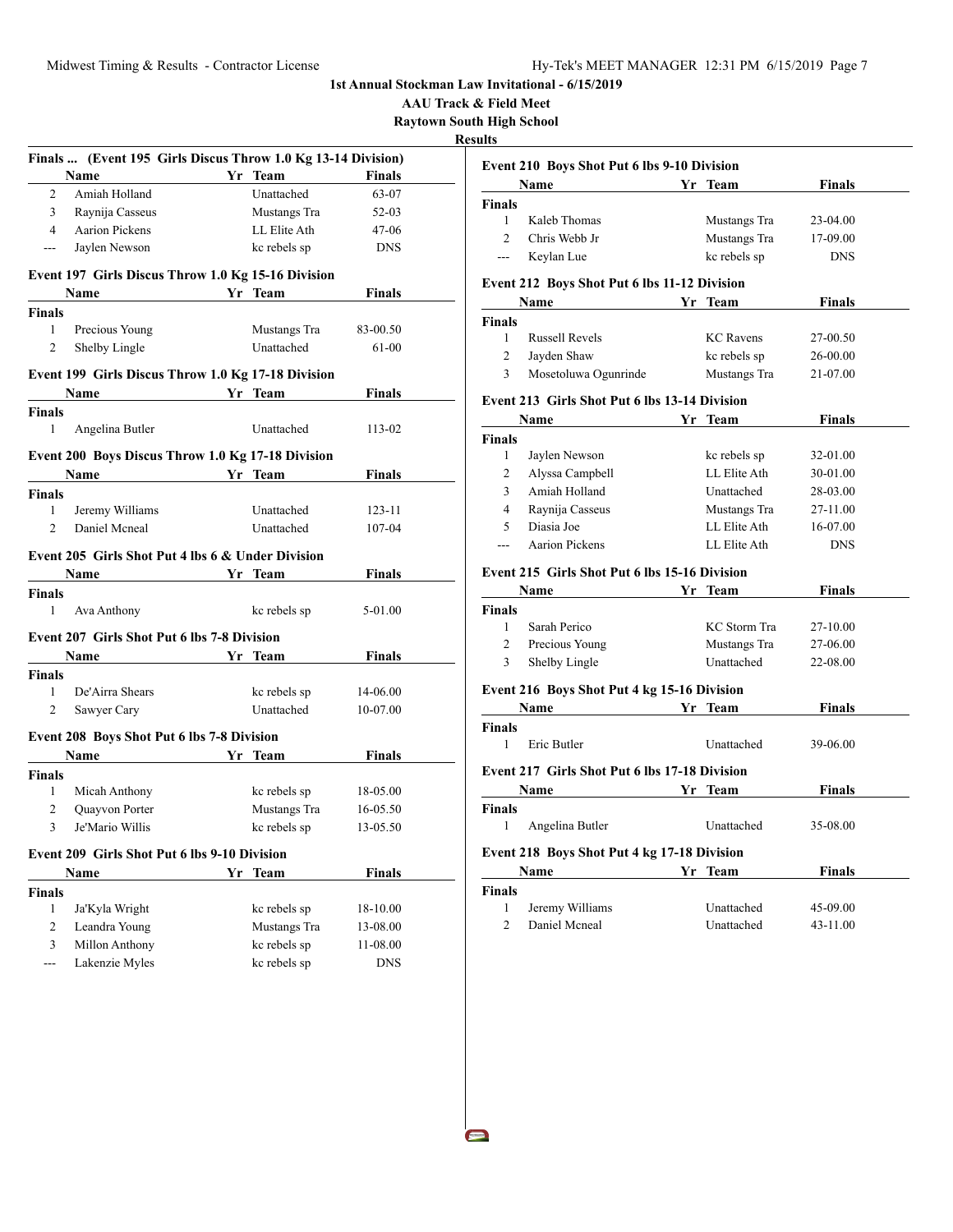**AAU Track & Field Meet**

**Raytown South High School**

## **Resu**

 $\blacksquare$ 

|                | <b>Name</b>                                                                                                                                                                                                                         |    | Yr Team            | <b>Finals</b> |
|----------------|-------------------------------------------------------------------------------------------------------------------------------------------------------------------------------------------------------------------------------------|----|--------------------|---------------|
| <b>Finals</b>  |                                                                                                                                                                                                                                     |    |                    |               |
| 1              | De'Airra Shears                                                                                                                                                                                                                     |    | kc rebels sp       | 18-00         |
|                | Event 226 Boys Javelin Throw Turbo (400 g 7-8 Division                                                                                                                                                                              |    |                    |               |
|                | Name                                                                                                                                                                                                                                | Yr | <b>Team</b>        | Finals        |
| <b>Finals</b>  |                                                                                                                                                                                                                                     |    |                    |               |
| 1              | Quayvon Porter                                                                                                                                                                                                                      |    | Mustangs Tra       | 46-03.50      |
| $\overline{c}$ | Je'Mario Willis                                                                                                                                                                                                                     |    | kc rebels sp       | $32 - 05$     |
|                | Event 227 Girls Javelin Throw Turbo (400 g 9-10 Division                                                                                                                                                                            |    |                    |               |
|                | <b>Name</b>                                                                                                                                                                                                                         |    | Yr Team            | <b>Finals</b> |
| <b>Finals</b>  |                                                                                                                                                                                                                                     |    |                    |               |
| 1              | Ja'Kyla Wright                                                                                                                                                                                                                      |    | kc rebels sp       | 43-05.75      |
| $\overline{c}$ | Deandra Young                                                                                                                                                                                                                       |    | Mustangs Tra       | $35 - 00$     |
|                | Event 230 Girls Javelin Throw Turbo (400 g 11-12 Division                                                                                                                                                                           |    |                    |               |
|                | <b>Name</b>                                                                                                                                                                                                                         |    | Yr Team            | <b>Finals</b> |
| <b>Finals</b>  |                                                                                                                                                                                                                                     |    |                    |               |
| 1              | Alex Erdman                                                                                                                                                                                                                         |    | Unattached         | $50-00$       |
| $\mathfrak{D}$ | Isabella Morgan                                                                                                                                                                                                                     |    | Pure Talent        | $39-02$       |
| $\overline{a}$ | Jordyn Holmes                                                                                                                                                                                                                       |    | kc rebels sp       | <b>DNS</b>    |
|                | Event 231 Boys Javelin Throw Turbo (400 g 11-12 Division                                                                                                                                                                            |    |                    |               |
|                | <b>Name</b>                                                                                                                                                                                                                         |    | Yr Team            | Finals        |
| <b>Finals</b>  |                                                                                                                                                                                                                                     |    |                    |               |
| $\mathbf{1}$   | Jayden Shaw                                                                                                                                                                                                                         |    | kc rebels sp       | 70-00         |
| 2              | Mosetoluwa Ogunrinde                                                                                                                                                                                                                |    | Mustangs Tra       | $39-10$       |
|                | Event 252 Girls 4x100 Meter Relay 7-8 Division                                                                                                                                                                                      |    |                    |               |
|                | Team                                                                                                                                                                                                                                |    | <b>Relay</b>       | Finals        |
| <b>Finals</b>  |                                                                                                                                                                                                                                     |    |                    |               |
| $\mathbf{1}$   | kc rebels sports                                                                                                                                                                                                                    |    | A                  | 1:16.30       |
|                | 1) Leah Bradley                                                                                                                                                                                                                     |    | 2) Malia Nelson    |               |
|                | 3) Nylia Belt                                                                                                                                                                                                                       |    | 4) Winter Saunders |               |
|                | Event 253 Boys 4x100 Meter Relay 7-8 Division                                                                                                                                                                                       |    |                    |               |
|                | <b>Team</b> and the state of the state of the state of the state of the state of the state of the state of the state of the state of the state of the state of the state of the state of the state of the state of the state of the |    | <b>Relay</b>       | Finals        |
| <b>Finals</b>  |                                                                                                                                                                                                                                     |    |                    |               |
| 1              | Mustangs Track Team                                                                                                                                                                                                                 |    | А                  | 1:09.00       |
|                |                                                                                                                                                                                                                                     |    | A                  | DO            |
| $\overline{a}$ | kc rebels sports                                                                                                                                                                                                                    |    |                    |               |
|                | 1) Bryson Holland                                                                                                                                                                                                                   |    | 2) Kendell Davis   |               |

| Team                                                              | Relay              | <b>Finals</b>        |  |
|-------------------------------------------------------------------|--------------------|----------------------|--|
| <b>Finals</b>                                                     |                    |                      |  |
| 1<br>kc rebels sports                                             | А                  | 1:01.88              |  |
| 1) Diona Nelson                                                   | 2) Lecia Martin    |                      |  |
| 3) Lillian Smith                                                  | 4) Zoi Taylor      |                      |  |
| Event 255 Boys 4x100 Meter Relay 9-10 Division                    |                    |                      |  |
| Team                                                              | Relay              | <b>Finals</b>        |  |
| <b>Finals</b>                                                     |                    |                      |  |
| 1<br>kc rebels sports                                             | A                  | 59.26                |  |
| 1) Chad Cain Jr                                                   | 2) Damari Wallace  |                      |  |
| 3) Keylan Lue                                                     | 4) Khilan Allen    |                      |  |
| kc rebels sports<br>2                                             | B                  | 59.54                |  |
| 1) Clarreon Hordge                                                | 2) Devin Hill      |                      |  |
| 3) Isiah Belt Jr.                                                 |                    | 4) Kelyn Kelly       |  |
| Event 256 Girls 4x100 Meter Relay 11-12 Division                  |                    |                      |  |
| Team                                                              | Relav              | Finals               |  |
| <b>Finals</b>                                                     |                    |                      |  |
| $\mathbf{1}$<br>kc rebels sports                                  | A                  | 55.37                |  |
| 1) Alauna Jenkins                                                 | 2) Alexis Kinney   |                      |  |
| 3) Deaveonn Beasly                                                |                    | 4) Jada Botley       |  |
| Event 257 Boys 4x100 Meter Relay 11-12 Division                   |                    |                      |  |
| Team                                                              | Relay              | Finals               |  |
|                                                                   |                    |                      |  |
|                                                                   |                    |                      |  |
| $\mathbf{1}$<br>kc rebels sports                                  | A                  | 55.29                |  |
| 1) Jace Rawlings                                                  | 2) Josiah Robinson |                      |  |
| 3) Ladaenian Luster                                               | 4) Zavion Brown    |                      |  |
| <b>Finals</b><br>Event 258 Girls 4x100 Meter Relay 13-14 Division |                    |                      |  |
| <b>Team</b>                                                       | Relay              | Finals               |  |
| <b>Finals</b>                                                     |                    |                      |  |
| 1<br>kc rebels sports                                             | А                  | 53.79                |  |
| 1) Bryana Stuart                                                  | 2) Jaela Nelson    |                      |  |
| 3) Jaurdin Mallory                                                | 4) Jaylen Newson   |                      |  |
| <b>Sprinters Elite</b><br>2                                       | А                  | 55.98                |  |
| 1) Bria Davis                                                     | 2) Cynea Butts     |                      |  |
| 3) Destiny Phillips                                               |                    | 4) Rodjanae Williams |  |
| Event 259 Boys 4x100 Meter Relay 13-14 Division                   |                    |                      |  |

|       | теаш |  | IXCIA V |  |
|-------|------|--|---------|--|
| inals |      |  |         |  |
|       |      |  |         |  |

| kc rebels sports   |                    | 55.19 |
|--------------------|--------------------|-------|
| 1) Jaloni Smith    | 2) Jaxson Lue      |       |
| 3) Kendall Venyard | 4) Maurice Jackson |       |